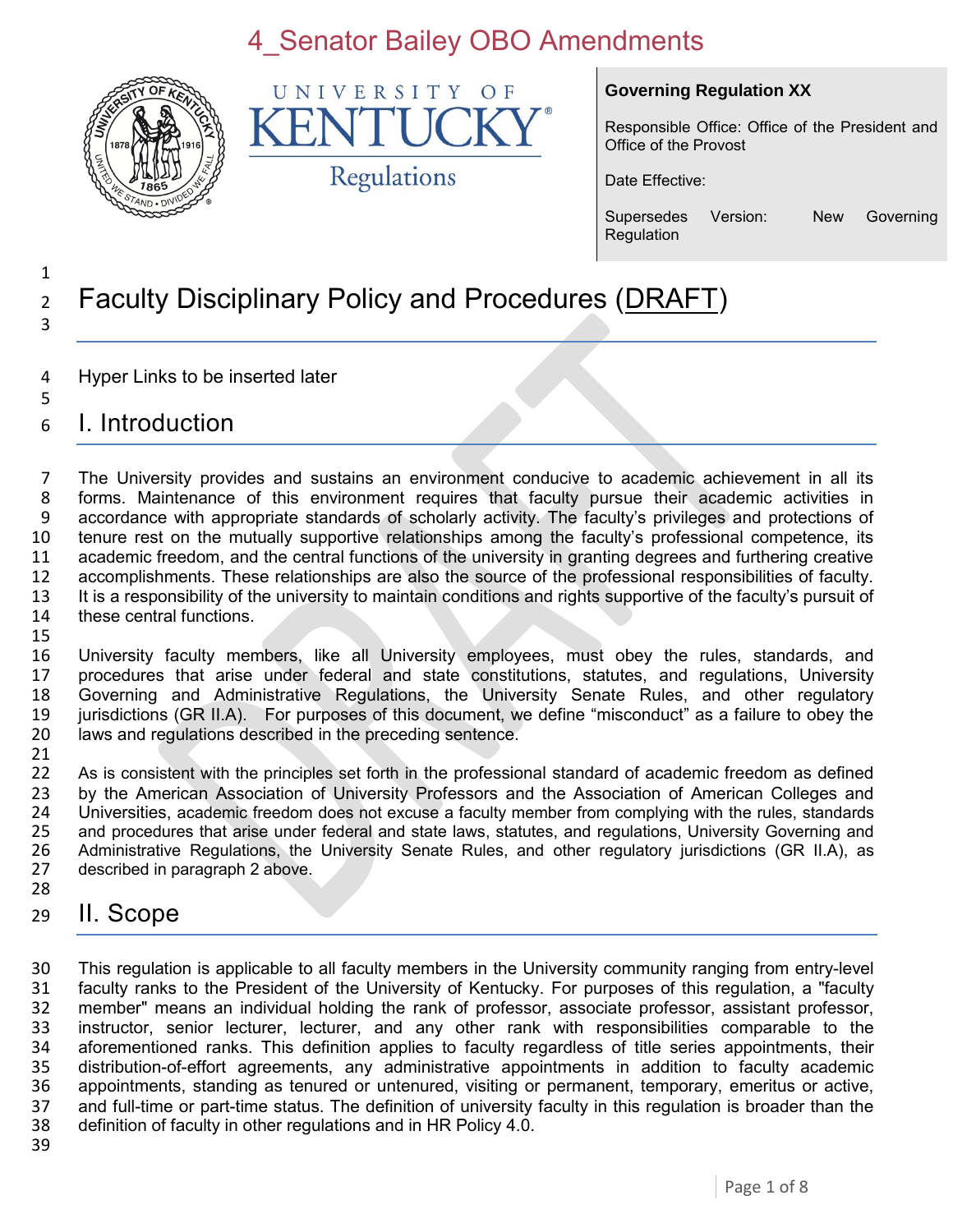40 This regulation does not apply to faculty performance review or expectations for scholarly activity for 41 purposes of appointment, reappointment, promotion, and tenure, Faculty performance review and 41 purposes of appointment, reappointment, promotion, and tenure. Faculty performance review and 42 expectations for scholarly activity are covered in other Administrative Regulations (AR), as well as 43 regulations that describe for each title series the expected activities and criteria for promotion and tenure. 44

- 45 To the extent that university administrators, including the President of the university, hold appointments 46 as faculty members, faculty administrators are subject to this regulation with respect to activities related 47 to their faculty appointment. to their faculty appointment.
- 48<br>49 49 This regulation is separate and distinct from independent proceedings involving the enforcement of 400 Clinical rights and clinical responsibilities that arise under the Joint Commission mandated UK clinical rights and clinical responsibilities that arise under the Joint Commission mandated UK 51 HealthCare Medical Staff By-laws, the federally mandated University's research misconduct policy, or the 52 federally mandated Title IX Sexual Assault procedures. Faculty members who are subject to disciplinary<br>53 proceedings under those procedures may be subjected to additional disciplinary proceedings under this 53 proceedings under those procedures may be subjected to additional disciplinary proceedings under this 54 requilation. regulation.
- 55

58

67

56 This regulation also does not describe the proceedings for the revocation of tenure or for the termination<br>57 of academic appointments of faculty members who do not have tenure. of academic appointments of faculty members who do not have tenure.

59 The procedures established by this regulation do not supersede Governing Regulations or Administrative 60 Regulations that specifically permit appeal to, or appearances before, the Board or a Board Committee. 61

#### 62 III. Entities Affected

63 This regulation will apply to all faculty members as defined in this regulation. 64

#### 65 IV. Procedures

66 The following procedures govern the handling of misconduct by a faculty member.

68 For purposes of computing deadlines under these procedures, if the deadline falls on a Sunday, Monday, 69 university-recognized holiday or day when the University's Office of the President is closed, the deadline university-recognized holiday or day when the University's Office of the President is closed, the deadline 70 is automatically extended to the next day when the University's Office of the President is open.

71 For purposes of this regulation, "written notification" means notification by formal written letter and 73 notification by electronic message.

74<br>75 A. Allegations

76<br>77 Any person may make a complaint against a faculty member by making allegations to the chair of a 78 faculty member's department, the Dean of the faculty member's college, or an appropriate university 79 official. Additionally, routine university operations, such as audits or compliance reviews, may result 80 in allegations against a faculty member. Complaints must be made within one (1) year of the alleged 81 incident or knowledge of an infraction scb1.

82<br>83 Allegations against a faculty member by a member of the University community that are made other 84 than in good faith, may rise to the level of harassment and bring the Complainant under scrutiny as delineated in these requlations. delineated in these regulations. 86

87 In the event of either allegations reported initially to a chair and subsequently to a Dean or allegations 88 reported directly to a Dean, the Dean must inform the General Counsel. In consultation with the<br>89 General Counsel, the Dean will determine (1) whether an investigation should be conducted, and (2) 89 General Counsel, the Dean will determine (1) whether an investigation should be conducted, and (2)<br>90 fiso, the appropriate university office(s) to conduct an investigation. The context of the allegation will 90 if so, the appropriate university office(s) to conduct an investigation. The context of the allegation will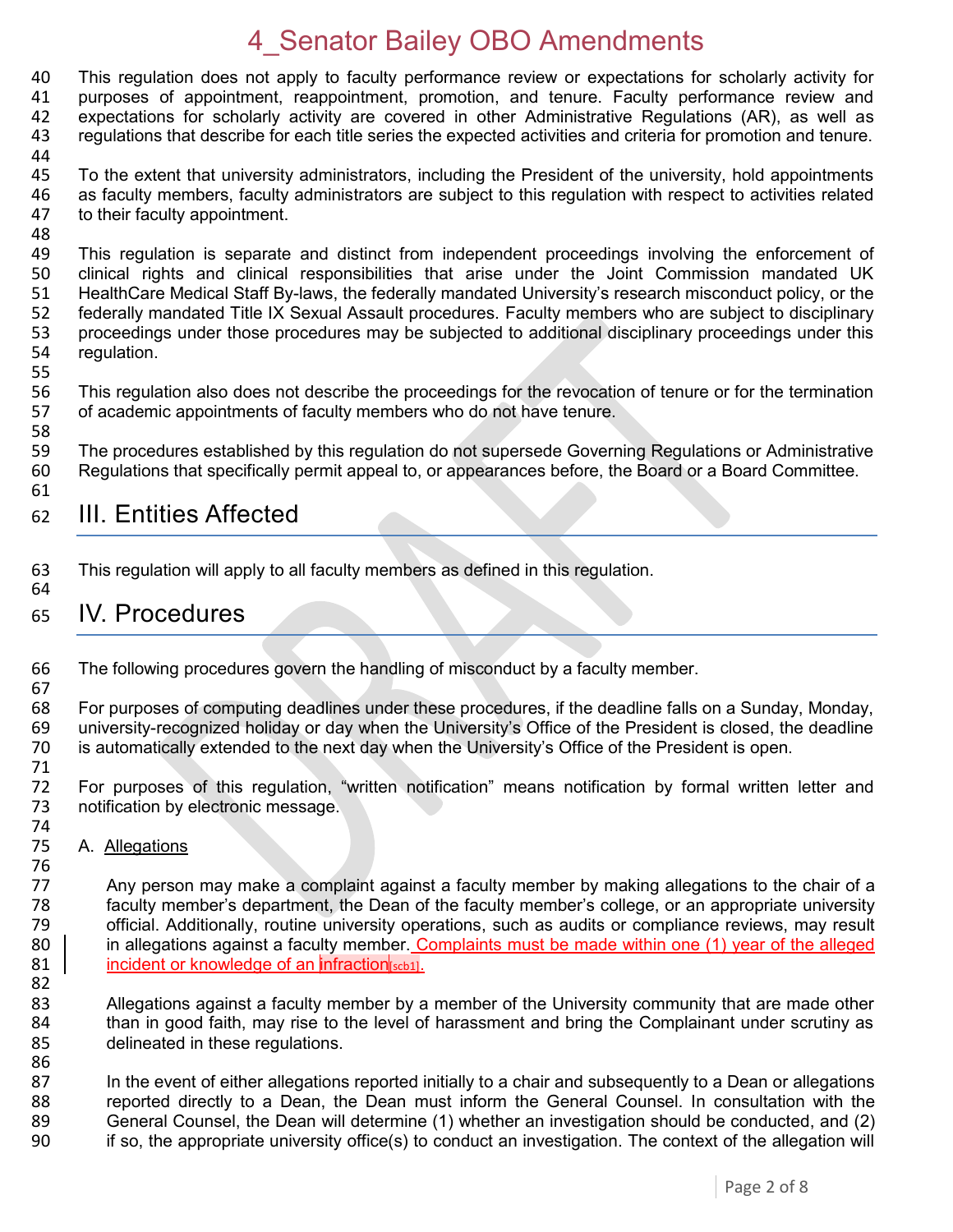91 dictate the time at which the accused faculty member is informed of the allegation. For purposes of 92 this requilation, a dean may designate an appropriate associate dean and the General Counsel may this regulation, a dean may designate an appropriate associate dean and the General Counsel may designate an associate counsel or non-university counsel retained by the General Counsel to handle the allegation.

- 96 Allegations brought forward and adjudicated under this regulation cannot be reopened without 97 substantive new evidence, as determined by the General Counsel.
- 98 **B.** University Investigation
- 100<br>101

110

112

122

95

101 Depending on the nature of the allegation, the appropriate university office(s) (*e.g*., Institutional 102 Equity and Equal Opportunity, Internal Audit, UK HealthCare Corporate Compliance, UK Police, UK 103 Athletics Compliance, Office of Legal Counsel, etc.) will conduct the investigation. The report will<br>104 include findings of fact, a conclusion as to whether misconduct occurred, and, if misconduct did 104 include findings of fact, a conclusion as to whether misconduct occurred, and, if misconduct did<br>105 occur. a nonbinding recommendation regarding disciplinary action (*i.e.*, sanctions). The Office(s) 105 occur, a nonbinding recommendation regarding disciplinary action (*i.e.,* sanctions). The Office(s) 106 conducting the investigation will submit the investigation report to the General Counsel. The General 107 Counsel will transmit the report to the Dean of the faculty member's college. If an investigation finds<br>108 nothing to support an allegation, the General Counsel will transmit these findings to the Dean, the nothing to support an allegation, the General Counsel will transmit these findings to the Dean, the 109 Complainant (if known), and the accused faculty member.

- 111 C. Notification and **Mediation** [scb2]
- 113 113 1. If the report indicates misconduct has occurred, the Dean will provide written notification to<br>114 the faculty member as soon as feasible and preferably within two (2) days. The Dean will 114 the faculty member as soon as feasible and preferably within two (2) days. The Dean will<br>115 oriovide the faculty member with a copy of the report. The faculty member may submit a provide the faculty member with a copy of the report. The faculty member may submit a 116 written response to the Dean and General Counsel within seven  $(7)$  fourteen  $(14$ <sub>scb31</sub>) days of 117 **notification by the Dean. The Dean <del>may s</del>hall**[scb4] extend this response period by an additional 118 | fourteen (14) days on oral or written request by the faculty member. If a faculty member is 119 away from the university for approved business travel, annual leave, family leave or sick<br>120 **and Exercis 120** leave, or is unavailable to respond for any other university-approved absence, these time-120 leave, or is unavailable to respond for any other university-approved absence, these time-<br>121 periods for response are extended by the duration of travel or leave scots. periods for response are extended by the duration of travel or leave [scb5].
- 123 2. The Dean will schedule a meeting with the faculty member and the faculty member's chair, which 124 will be held within twenty-one (21) days of the Dean's notification to the faculty member. The 125 purpose of the meeting is for the Dean, the chair and the faculty member to attempt to reach an 126 agreement as to whether misconduct occurred and, if so, an appropriate sanction. In cases where 127 the faculty member elects to have personal legal counsel at the meeting(s) with the Dean and 128 chair, an attorney from the Office of Legal Counsel must also be present. It is to be hoped that 129 the maiority of cases will be resolved at this stage through mediation. the maiority of cases will be resolved at this stage through mediation.
- 130<br>131 3. Sanctions will not take effect until a final determination of guilt is made and all appeals exhausted 132 (see G9 below). Sanctions will not exceed a level that is reasonably commensurate with the 133 seriousness of the misconduct. Sanctions are defined, for the purposes of this entire document, 134 as the following: 135
- 136 **COVER 136 COVER 136 COVER 136**
- 137 **Written censure**
- 138 **•** Restitution to the University for actual monetary damage suffered by the University 139 through misuse or unauthorized use of University property
- 140 Loss of specific privileges including, but not limited to, loss of access to University Pro-141 Card or travel funds
- 142 **•** Removal from supervisory role and loss of title associated with that role
- 143 **•** Removal from named or endowed chair or professorship
- 144 **BEAT CONCOCO EXAMPLE 144 Reduction in salary for a specified period of time**
- 145 **•** Demotion in rank, but only if promotion was based on a fraudulent dossier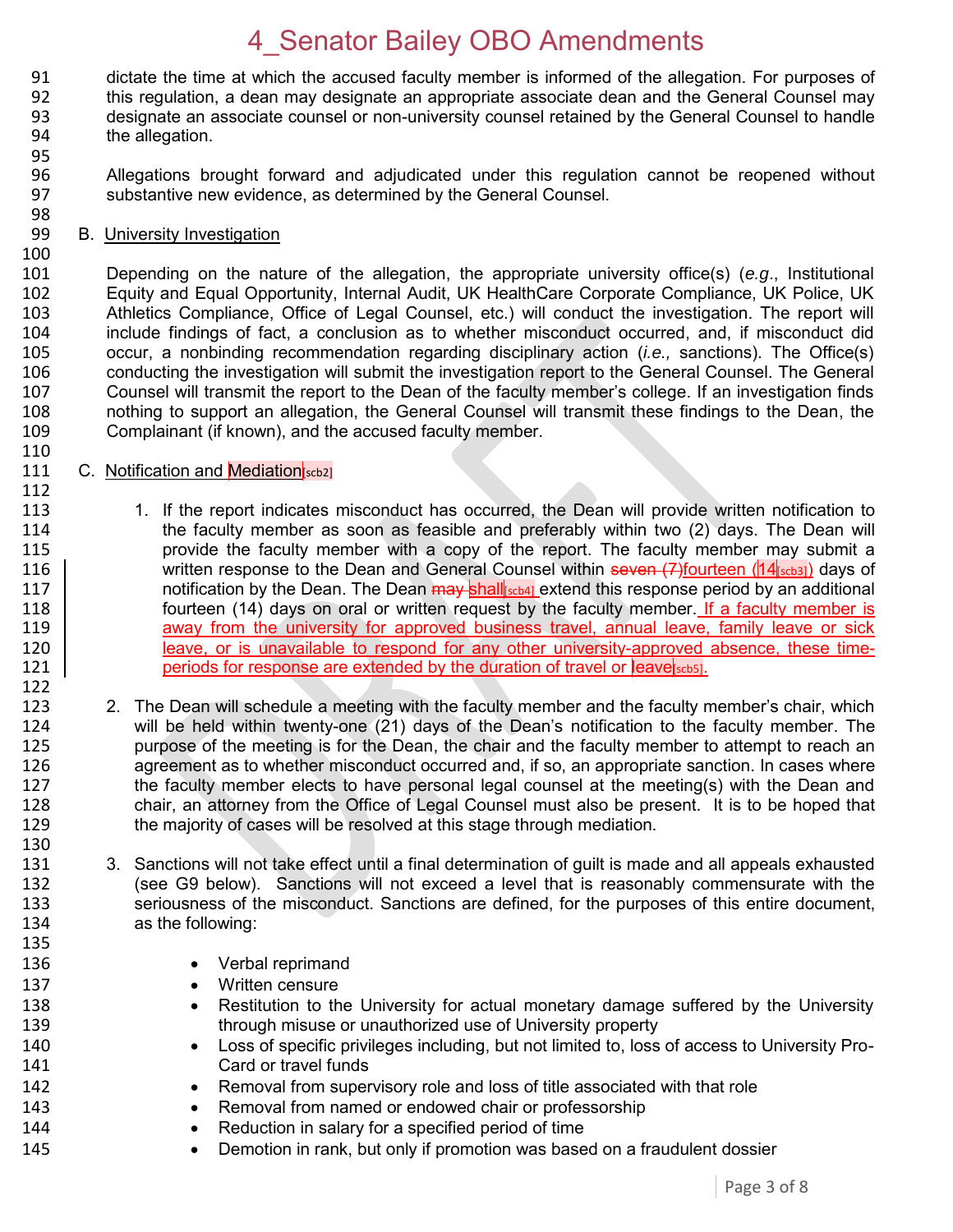146 Suspension with or without pay for a specified period of time

147 **•** Relocation and/or loss of space currently occupied by and/or assigned to the faculty member member 149 **Denial or curtailment of emeritus status, if applicable** 150 **Recommending to the President and Board of Trustees that the faculty member in**<br>151 **ILCO** question be dismissed from the employ of the University question be dismissed from the employ of the University 152 153 Suspension is defined, for the purposes of this entire document, as the temporary withdrawal or<br>154 cessation from specific duties or employment as distinguished from permanent severance 154 cessation from specific duties or employment as distinguished from permanent severance accomplished by removal. 156 157 4. If the issue is resolved during the meeting/mediation, the Dean will notify the General Counsel. 158 The General Counsel must approve any proposed agreement before its implementation. 159 160 5. If the Dean and faculty member fail to reach an agreement during the meeting as to whether<br>161 **161** misconduct occurred, the matter is referred to a Faculty Inquiry Panel. The Dean will notify the 161 misconduct occurred, the matter is referred to a Faculty Inquiry Panel. The Dean will notify the<br>162 General Counsel that no agreement was reached on whether or not misconduct occurred. The 162 General Counsel that no agreement was reached on whether or not misconduct occurred. The 163 General Counsel will then initiate the process leading to the selection of a Faculty Inquiry Panel 164 by contacting the Chair of the University Senate Council. 165 166 6. If the Dean and the faculty member agree that misconduct occurred, but they disagree on the 167 appropriate sanction or sanctions, the issue will be referred to the Provost, who will decide an 168 appropriate sanction or sanctions within seven (7) days. As described below, the faculty member appropriate sanction or sanctions within seven (7) days. As described below, the faculty member 169 may appeal the Provost's decision to the President. 170<br>171 D. Selection of the Faculty Disciplinary Panel Pool 172 173 1. After seeking nominations from the University Senate, the University Senate Council will provide<br>174 the President with the names of at least thirty-six (36) faculty members eligible to serve in the 174 the President with the names of at least thirty-six (36) faculty members eligible to serve in the<br>175 **Eaculty Disciplinary Panel Pool with staggered three-vear terms: members may be reappointed.** 175 Faculty Disciplinary Panel Pool with staggered three-year terms; members may be reappointed.<br>176 Ffforts will be made by the University Senate Council to ensure that the Faculty Disciplinary Panel 176 Efforts will be made by the University Senate Council to ensure that the Faculty Disciplinary Panel<br>177 Pool includes [1] at least one tenured faculty member from each college and [2] at least one 177 177 Pool includes [1] at least one tenured faculty member from each college and [2] at least one<br>178 178 untenured faculty member from each of the Clinical and Research Title Series at the rank of untenured faculty member from each of the Clinical and Research Title Series at the rank of 179 professor or associate professor. 180 181 2. The President appoints twenty-five (25) members of the Faculty Disciplinary Panel Pool from 182 nominations submitted by the University Senate Council. The appointed faculty will serve on 183 either a Faculty Inquiry Panel or a Faculty Hearing Panel but not both for the same case. 184<br>185 E. Faculty Inquiry Panel 186 187 1. The Faculty Inquiry Panel is a three-person panel comprised of (1) one tenured faculty member 188 selected at random by a uniform random number generator from the Faculty Disciplinary Hearing 189 Panel Pool; the Vice-President for Human Resources or a designee; and an associate provost 190 selected by the Provost. The rationale for the panel member from Human Resources is to ensure<br>191 a balance in evaluating cases involving faculty versus those involving staff, and the rationale for 191 a balance in evaluating cases involving faculty *versus* those involving staff, and the rationale for 192 the associate provost is to ensure a balance in evaluating cases across colleges. The General 193 Counsel will notify the University Senate Council Chair that there is a need for a Faculty Inquiry 194 Panel and the Chair of the University Senate Council will select a faculty member at random from 195 the Faculty Disciplinary Hearing Panel Pool using a uniform random number generator. 196 Precautions will be taken against real or apparent conflicts of interest on the part of potential 197 members of the Faculty Inquiry Panel. Such conflicts of interest may include: administrative 198 dependency, close personal relationships, collaborative relationships, financial interest, or<br>199 scientific or scholarly bias. The panel members will be expected to state in writing that they have scientific or scholarly bias. The panel members will be expected to state in writing that they have 200 no conflicts of interest.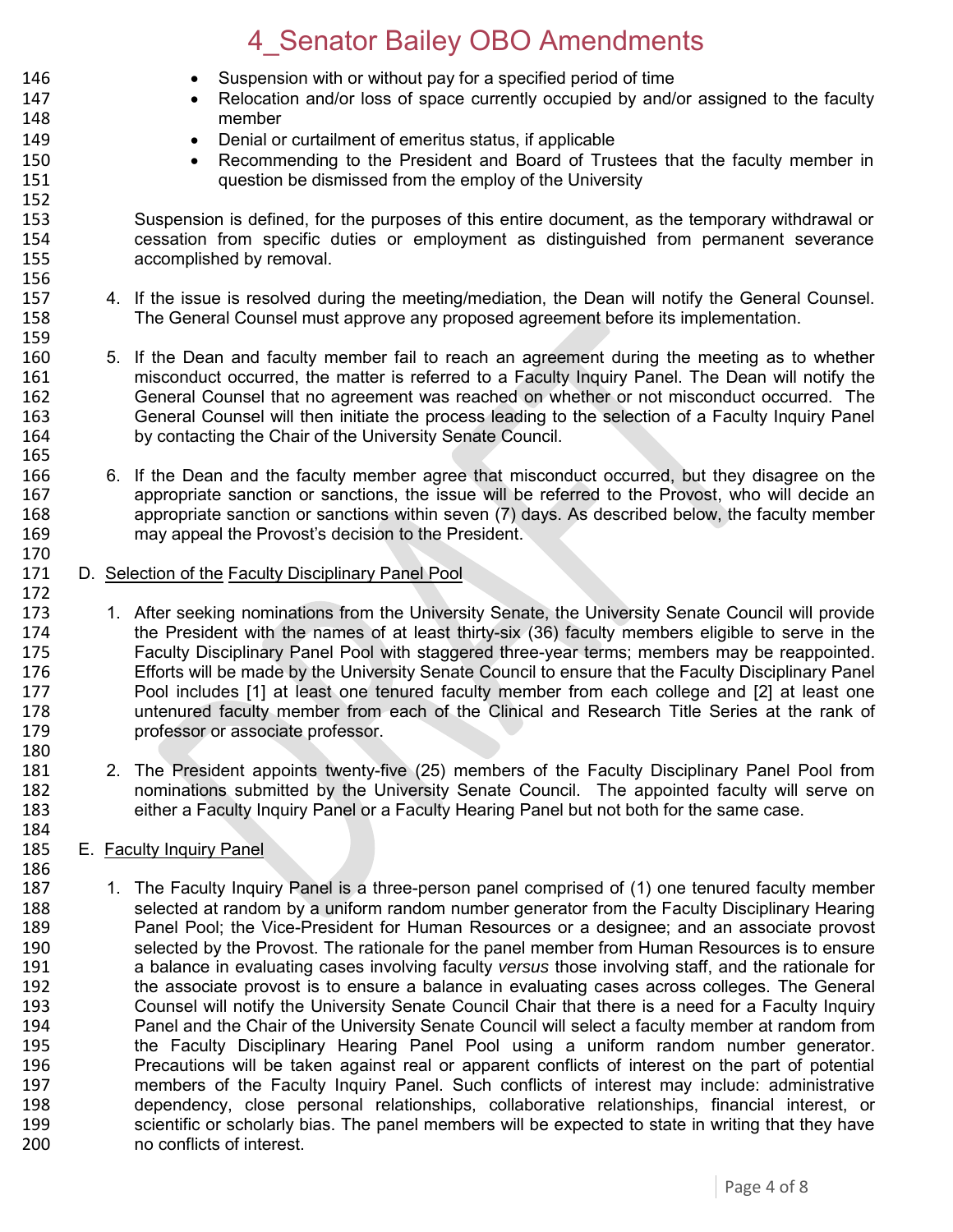- 201<br>202 2. The Faculty Inquiry Panel is responsible for determining whether there is probable cause to 203 believe misconduct has occurred. The Faculty Inquiry Panel is limited to a review of the initial 204 investigation report and the faculty member's written response, if any. The Faculty Inquiry Panel 205 may interview the faculty member, the chair and the Dean, but the Faculty Inquiry Panel may not 206 conduct a further investigation. The Faculty Inquiry Panel may consider new findings of fact that 207 were not considered in the original investigation and that are provided by the General Counsel.
- 209 3. If the allegation involves a chair or dean, the Faculty Inquiry Panel will be expanded to include 210 three (3) tenured faculty members, who hold appointments in colleges other than that of the chair<br>211 or dean and who will be selected at random by a uniform random number generator from the or dean and who will be selected at random by a uniform random number generator from the 212 Faculty Disciplinary Hearing Panel Pool; the Vice-President for Human Resources or a designee; 213 and an associate provost selected by the Provost.
- 215 4. If the allegation involves a faculty employee holding an administration position above the level of 216 either a dean or an administratively equivalent position, the procedures to be used for convening either a dean or an administratively equivalent position, the procedures to be used for convening 217 a Faculty Inquiry Panel will be determined by the President in consultation with Senate Council.
- 219 5. If the allegations involve the President, the procedures will be determined by the Board of 220 Trustees in consultation with the Senate Council.
- 222 6. If the Faculty Inquiry Panel, by a majority vote, finds there is probable cause to believe 223 misconduct has occurred, the case is referred to a Faculty Hearing Panel. The Faculty Inquiry<br>224 Panel will send notification *via* electronic mail of this finding to the Dean, the Complainant (if 224 Panel will send notification *via* electronic mail of this finding to the Dean, the Complainant (if known), the faculty member, and the General Counsel.
- 227 7. If the Faculty Inquiry Panel, by a majority vote, finds that there is no probable cause to believe 228 misconduct has occurred, the case is dismissed. The Faculty Inquiry Panel will send Notification<br>229 of this finding to the Dean, the Complainant (if known), the faculty member, and the General 229 of this finding to the Dean, the Complainant (if known), the faculty member, and the General 230 Counsel.
- 231<br>232 F. Faculty Hearing Panel

208

214<br>215

218

221

226

233

251

- 234 1. The Faculty Hearing Panel is comprised of five (5) faculty members, who are selected at random 235 by the Senate Council Chair from the Faculty Disciplinary Panel Pool using a uniform random 236 number generator. The Senate Council Chair will consult with the Chair of the Department of 237 Statistics on the selection of this uniform random number generator. Faculty members who 238 occupy a position of administrative supervision over faculty personnel (*i.e*., individuals with 239 greater than or equal to 50% administrative effort or individuals with an administrative assignment<br>240 at the level of chair or above) are ineligible to serve in the Faculty Disciplinary Panel Pool. A 240 at the level of chair or above) are ineligible to serve in the Faculty Disciplinary Panel Pool. A<br>241 serve on the Served on the Faculty Inguiry Panel may not serve on the Faculty Hearing Panel in 241 person who served on the Faculty Inquiry Panel may not serve on the Faculty Hearing Panel in 242 the same case. Any member of the Faculty Hearing Panel who has personal involvement or prior 243 factual knowledge of the case (*i.e*., knowing something pertinent to the case before it occurs 244 publicly) will recuse himself or herself. If a Faculty Hearing Panel member chooses recusal, then a new member will be chosen at random from the Pool by the Senate Council Chair using a 246 uniform random number generator. Precautions will be taken against real or apparent conflicts of 247 interest on the part of potential members of the Faculty Hearing Panel. Such conflicts of interest 248 may include: administrative dependency, close personal relationships, collaborative relationships, 249 financial interest, or scientific or scholarly bias. The panel members will be expected to state in 250 writing that they have no conflicts of interest.
- 252 2. The General Counsel, upon receipt of a report from the Faculty Inquiry Panel that there is<br>253 brobable cause to believe misconduct has occurred, will notify the Senate Council Chair that a 253 probable cause to believe misconduct has occurred, will notify the Senate Council Chair that a<br>254 Faculty Hearing Panel is needed. Faculty Hearing Panel is needed. 255
	- Page 5 of 8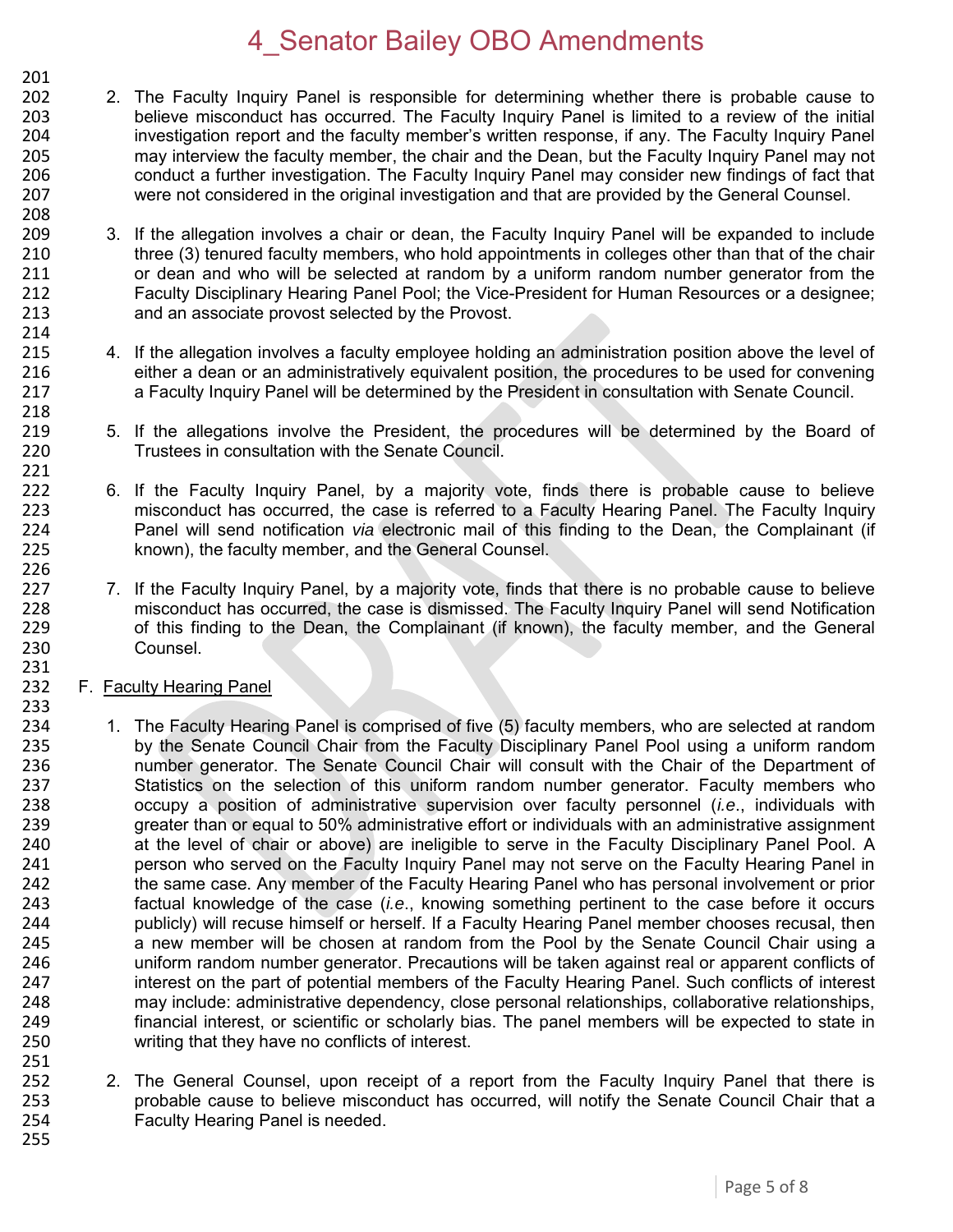- 256 3. The Chair of the University Senate Council will select members of the panel at random from the 257 Faculty Disciplinary Panel Pool using a uniform random number generator. The Senate Council 257 Faculty Disciplinary Panel Pool using a uniform random number generator. The Senate Council 258 Chair will contact faculty members to serve on the Faculty Hearing Panel within seven (7) days of 259 receiving notification from the General Counsel. The Chair of the University Senate Council will 260 inform potential members of the Faculty Hearing Panel that the case involves a named faculty 261 member in a particular college.
- 262<br>263 263 4. Once a Faculty Hearing Panel is selected, the Dean and faculty member may each exclude one<br>264 member from the Panel. If either the Dean or faculty member excludes a Panel member, then the 264 member from the Panel. If either the Dean or faculty member excludes a Panel member, then the 265 265 Senate Council Chair will select a new member or members at random from the Faculty<br>266 Disciplinary Panel Pool using a uniform random number generator. When such exclusions occur. Disciplinary Panel Pool using a uniform random number generator. When such exclusions occur, 267 the seven-day period for appointing the Faculty Hearing Panel will be extended by an additional 268 seven (7) days.
- 269<br>270 270 5. The Faculty Hearing Panel will conduct the hearing within thirty (30) days of receiving the referral<br>271 unless the Provost extends the time period in extraordinary circumstances. The Dean, through a unless the Provost extends the time period in extraordinary circumstances. The Dean, through a 272 representative of the Office of Legal Counsel, will present the case against the faculty member.<br>273 The accused faculty member, either alone or with the assistance of at most two (2) additional The accused faculty member, either alone or with the assistance of at most two (2) additional 274 persons, such as an attorney and a representative chosen by the accused faculty member, may 275 present a defense. The parties may call witnesses, cross-examine the other party's witnesses, 276 and present other evidence; however, as this is an administrative hearing, formal rules of 277 evidence and procedure do not apply. The Faculty Hearing Panel may admit any evidence of 278 probative value in determining the issues involved. 279<br>280
- 280 6. The burden of proof standard is clear and convincing evidence. The burden of demonstrating that 281 misconduct occurred is on the representative of the Office of Legal Counsel, and the accused 282 faculty member is presumed to be innocent.
- 284 7. After the hearing, the Faculty Hearing Panel will consider the evidence presented at the hearing, 285 and the majority will issue written findings of fact and conclusions of law (*i.e*., conclusion 286 regarding misconduct) within seven (7) days of the conclusion of the hearing. If a member of the 287 Faculty Hearing Panel dissents with the majority decision, that member may submit a written 288 explanation of his/her dissension. The Faculty Hearing Panel will send the written findings,<br>289 holding dissents, and decision to the Provost, the Dean., the accused faculty member, and the 289 including dissents, and decision to the Provost, the Dean, , the accused faculty member, and the 290 General Counsel. 291<br>292
- 8. If the Faculty Hearing Panel finds the accused faculty member guilty of misconduct, the Panel will 293 recommend nonbinding sanctions to the Provost. The faculty member may appeal the finding of 294 guilt.
- 296 9. If the Faculty Hearing Panel finds that the accused faculty member is not guilty of misconduct, the 297 case is closed unless the dean submits a written appeal of the innocent decision based on case is closed unless the dean submits a written appeal of the innocent decision based on 298 substantive errors in the faculty hearing panel process or errors in interpretation of fact or law .
- 300 10. If the allegation involves the Provost, the President will assume the role of the Provost in these<br>301 **10. Proceeding** proceeding.
- 303 11. If the allegation involves the President, the Board of Trustees assumes the role of the Provost in 304 these proceedings.
- 305<br>306 G. Appeals

283

295<br>296

299<br>300

302

307

308 This section covers appeals arising out of the decision and nonbinding recommendations from the 309 Faculty Hearing Panel and the sanctions recommended by the Provost. The procedures 310 established by this regulation do not supersede Governing Regulations or Administrative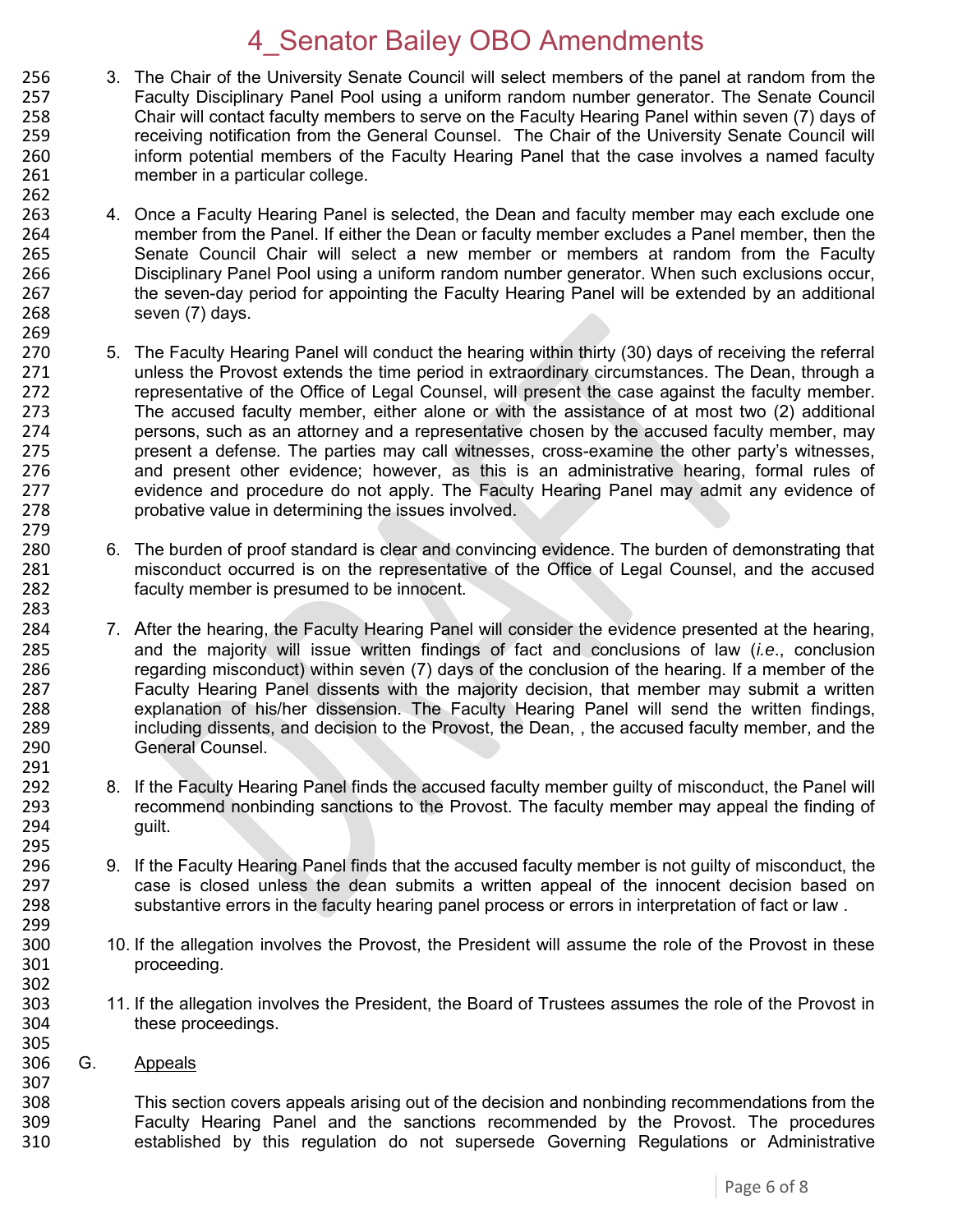311 Regulations that specifically permit appeal to, or appearances before, the Board or a Board 312 Committee.

313

328

331

337

350<br>351

353

361

- 314 1. If the faculty member or Dean does not file a written appeal within seven (7) days of receipt of the 315 Faculty Hearing Panel's written decision, the decision of the Faculty Hearing Panel as to guilt or 316 innocence shall be final. The complainant, if known, shall be informed of the decision by General 317 Counsel, to the extent required by law.
- 318<br>319 319 2. The Faculty Disciplinary Appeals Panel shall hear all appeals. The panel consists of the Provost,<br>320 the Chair of the Senate Council, and the Academic Ombud. In the event the Provost is unable to 320 the Chair of the Senate Council, and the Academic Ombud. In the event the Provost is unable to<br>321 serve, the President shall appoint a replacement. In the event that the Academic Ombud or the serve, the President shall appoint a replacement. In the event that the Academic Ombud or the 322 Chair of the Senate Council is unable to serve, the Senate Council shall appoint replacement(s). 323 Precautions will be taken against real or apparent conflicts of interest on the part of potential<br>324 members of the Faculty Disciplinary Appeals Panel. Such conflicts of interest may include: 324 members of the Faculty Disciplinary Appeals Panel. Such conflicts of interest may include:<br>325 administrative dependency, close personal relationships, collaborative relationships, financial 325 administrative dependency, close personal relationships, collaborative relationships, financial<br>326 http://www.interest.or scientific or scholarly bias. The panel members will be expected to state in writing that interest, or scientific or scholarly bias. The panel members will be expected to state in writing that 327 they have no conflicts of interest.
- 329 3. The faculty member and the dean will be provided with copies of the written appeal and given an 330 opportunity to respond in writing.
- 332 4. The deliberations of the Faculty Disciplinary Appeals Panel are limited to review of the specific 333 issues raised by the appellant (IV.F.8, F9). In determining whether the factual findings are clearly<br>334 erroneous, the Faculty Disciplinary Appeals Panel will determine whether substantial evidence 334 erroneous, the Faculty Disciplinary Appeals Panel will determine whether substantial evidence<br>335 (i.e. evidence a reasonable person would accept as adequate to support the conclusion) supports 335 (i.e. evidence a reasonable person would accept as adequate to support the conclusion) supports 336 the factual findings.
- 338 5. When a party appeals to the Faculty Disciplinary Appeals Panel, the party must submit a written 339 brief detailing the basis for the appeal and providing supporting evidence attesting to the validity<br>340 of the appeal. The party that prevailed at the Faculty Hearing Panel will be provided with a copy 340 of the appeal. The party that prevailed at the Faculty Hearing Panel will be provided with a copy<br>341 of this brief and may submit a written response brief within seven (7) days. of this brief and may submit a written response brief within seven (7) days. 342
- 343 6. The Faculty Disciplinary Appeals Panel will render a final decision within seven (7) days of the 344 submission of briefs. If the Appeals Panel's decision is in agreement with the Hearing Panel, the 345 appellant and the appellee are notified of the Panel's decision and the reasons for the decision. 346 If the decision of the Faculty Disciplinary Appeals Panel is not in agreement with the decision of 347 the Faculty Hearing Panel, the Faculty Disciplinary Appeals Panel must also send a written 348 justification for the reversal to the Faculty Hearing Panel, the University Senate Council, and the 349 Executive Committee of the Board of Trustees.
- 7. If the Faculty Disciplinary Appeals Panel determines the faculty member is innocent, the matter is 352 closed.
- 354 8. If the Faculty Disciplinary Appeals panel determines the faculty member is guilty, the Provost 355 shall impose sanctions. In determining sanctions, the Provost is quided, but not bound, by the shall impose sanctions. In determining sanctions, the Provost is guided, but not bound, by the 356 Faculty Hearing Panel's recommendation, if any, concerning sanctions (If the Faculty Hearing 357 Panel found the faculty member to be innocent, but the decision was reversed on appeal, there<br>358 will be no Faculty Hearing Panel recommendation). The Provost will send notification of the will be no Faculty Hearing Panel recommendation). The Provost will send notification of the 359 sanctions decision to the Dean, the University faculty member, the General Counsel, and the 360 Complainant, if known.
- 362 9. Within seven (7) days of receipt of the Provost's decision regarding a sanction or sanctions, the 363 363 accused faculty member may appeal the Provost's decision regarding any sanction to the<br>364 569 President. On an appeal of a particular sanction, the President will consider whether the 364 President. On an appeal of a particular sanction, the President will consider whether the 365 determination is reasonable in light of sanctions imposed on similarly situated staff members and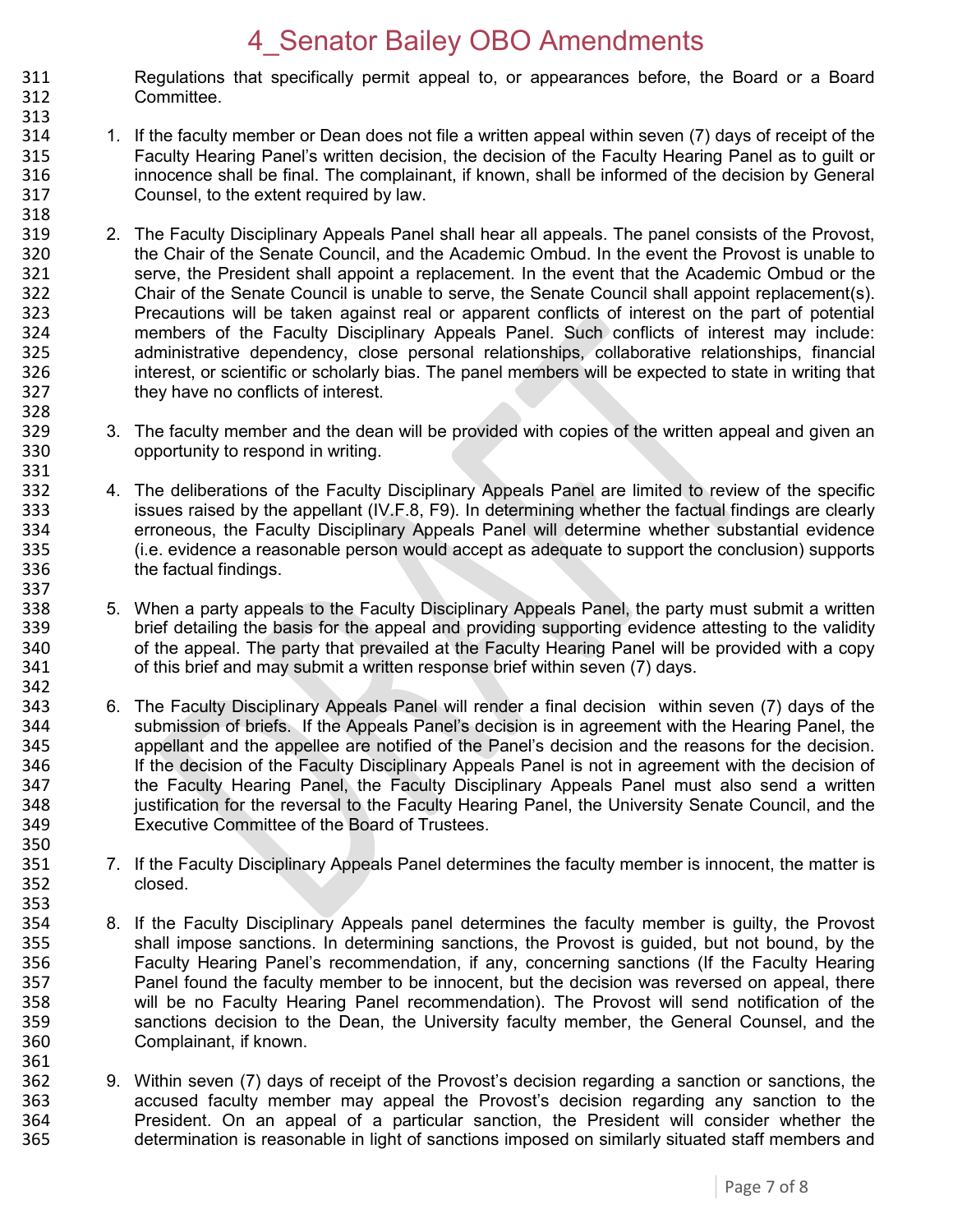- 366 similarly situated faculty in other colleges. The President will render a final decision regarding a 367 sanction or sanctions within seven (7) days.
- 10. The sanction or sanctions will not take effect until the time to appeal the sanction or sanctions has expired or the President has rendered his decision.
- 372 11. The complainant, if known, shall be informed of the decision by General Counsel to the extent 1373 required by law.
- 374<br>375 375 12. Confidentiality of the record is guaranteed in accordance with Governing Regulations XVI Section<br>376 **1988** B., 1 **B., 1**
- V. Retaliation

- Retaliation is prohibited. Retaliation occurs when an adverse action is taken against a covered individual because he or she engaged in a protected activity including but not limited to reporting discrimination or participating in an investigation of a discrimination report. (See AR 6.1)
- VI. Administrative Leave With Pay during the Process
- 384 At any time during the process beginning with receipt of an allegation, the Provost, after consultation with<br>385 and on the advice of the General Counsel, may initiate immediate, involuntary administrative leave with and on the advice of the General Counsel, may initiate immediate, involuntary administrative leave with pay. The Provost may impose additional conditions as part of the administrative leave with pay.
- 1. The Provost will impose involuntary administrative leave with pay only if the Provost determines that there is a risk that the accused faculty member's continued assignment to regular duties or presence on campus may cause harm to others in the University community, impede the investigation, or create a risk of continuing misconduct.
- 392<br>393 2. Involuntary administrative leave with pay for more than thirty (30) days requires approval of the Board of Trustees.
- 3. The accused faculty member may appeal the imposition of involuntary administrative leave with pay to the Senate Advisory Committee on Privilege and Tenure (SACPT), under SR1.4.4.2B4.
- References and Related Materials
- 

387<br>388

#### **Revision History**

- 
- 404<br>405 For questions, contact: [Office of Legal Counsel](mailto:LegalRegs@uky.edu)
-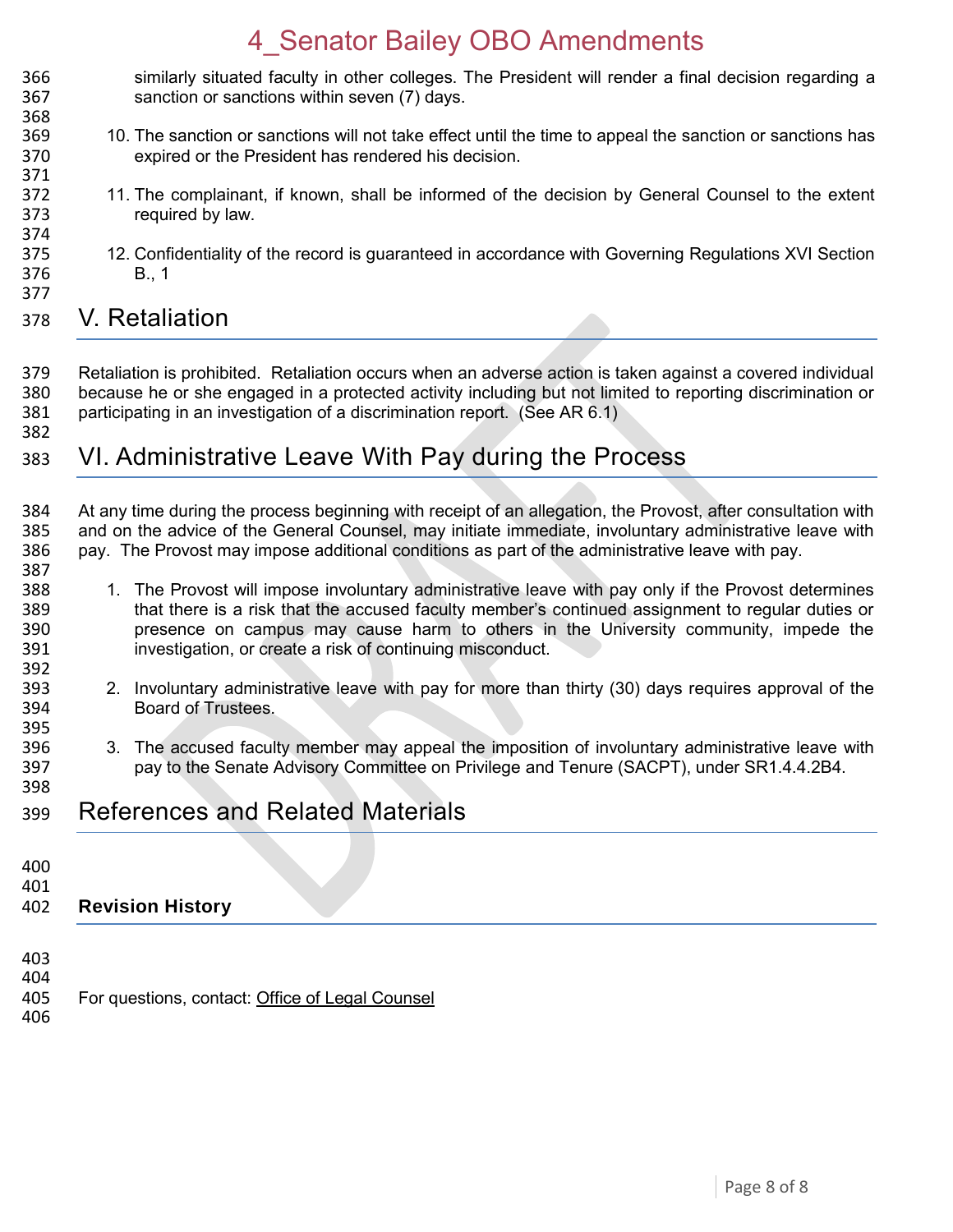#### **\_4Bailey\_OBO\_DRAFT GR\_Faculty Disciplinary Action.docx**

| Main document changes and comments                                                                                                                                                                                                                                                                                                                                                                                                                                                                                                                                                                                                                                                                                                                                                                                                                                                                                                                          |                        |                       |
|-------------------------------------------------------------------------------------------------------------------------------------------------------------------------------------------------------------------------------------------------------------------------------------------------------------------------------------------------------------------------------------------------------------------------------------------------------------------------------------------------------------------------------------------------------------------------------------------------------------------------------------------------------------------------------------------------------------------------------------------------------------------------------------------------------------------------------------------------------------------------------------------------------------------------------------------------------------|------------------------|-----------------------|
| Page 2: Inserted                                                                                                                                                                                                                                                                                                                                                                                                                                                                                                                                                                                                                                                                                                                                                                                                                                                                                                                                            | <b>Sheila Brothers</b> | 4/23/2015 4:40:00 PM  |
| Complaints must be made within one (1) year of the alleged incident or knowledge of an<br>infraction.                                                                                                                                                                                                                                                                                                                                                                                                                                                                                                                                                                                                                                                                                                                                                                                                                                                       |                        |                       |
| Page 2: Comment [scb1]                                                                                                                                                                                                                                                                                                                                                                                                                                                                                                                                                                                                                                                                                                                                                                                                                                                                                                                                      | <b>Sheila Brothers</b> | 4/24/2015 10:41:00 AM |
| There should be some time limit for bringing an allegation against a faculty member.                                                                                                                                                                                                                                                                                                                                                                                                                                                                                                                                                                                                                                                                                                                                                                                                                                                                        |                        |                       |
| Page 3: Comment [scb2]                                                                                                                                                                                                                                                                                                                                                                                                                                                                                                                                                                                                                                                                                                                                                                                                                                                                                                                                      | <b>Sheila Brothers</b> | 4/24/2015 10:42:00 AM |
| I do not know how to make a change in this time notification to be fair to 9 and 10 month appointment faculty (are<br>they required to check university email when not teaching?). They likely do not check their campus mailbox, and if<br>they leave on vacation for the time they are not doing University work, then a mail notification to their home<br>address might not constitute "notice" either.)                                                                                                                                                                                                                                                                                                                                                                                                                                                                                                                                                |                        |                       |
| Page 3: Deleted                                                                                                                                                                                                                                                                                                                                                                                                                                                                                                                                                                                                                                                                                                                                                                                                                                                                                                                                             | <b>Sheila Brothers</b> | 4/24/2015 10:38:00 AM |
| seven (7)                                                                                                                                                                                                                                                                                                                                                                                                                                                                                                                                                                                                                                                                                                                                                                                                                                                                                                                                                   |                        |                       |
| Page 3: Inserted                                                                                                                                                                                                                                                                                                                                                                                                                                                                                                                                                                                                                                                                                                                                                                                                                                                                                                                                            | <b>Sheila Brothers</b> | 4/24/2015 10:38:00 AM |
| fourteen (14)                                                                                                                                                                                                                                                                                                                                                                                                                                                                                                                                                                                                                                                                                                                                                                                                                                                                                                                                               |                        |                       |
| Page 3: Comment [scb3]                                                                                                                                                                                                                                                                                                                                                                                                                                                                                                                                                                                                                                                                                                                                                                                                                                                                                                                                      | <b>Sheila Brothers</b> | 4/24/2015 10:41:00 AM |
| In cases of serious allegations, a faculty member should have the time to find and consult their<br>own legal counsel to provide this important initial written response. Seven calendar days (5<br>working days for an attorney) is too short a time period to 1) retain counsel and 2) have their<br>assistance in reviewing what might be complicated charges and 3) draft a response. Faculty<br>should have the appropriate time and opportunity to obtain counsel in defending against an<br>allegation.<br>Page 3: Deleted<br><b>Sheila Brothers</b><br>4/24/2015 10:39:00 AM<br>may<br>Page 3: Inserted<br><b>Sheila Brothers</b><br>4/24/2015 10:39:00 AM<br>shall<br>Page 3: Comment [scb4]<br><b>Sheila Brothers</b><br>4/24/2015 10:41:00 AM<br>Extending the faculty response period should not be a choice by a Dean. This is especially important if the original<br>time limit is not extended past seven calendar days (see above change). |                        |                       |
| Page 3: Inserted                                                                                                                                                                                                                                                                                                                                                                                                                                                                                                                                                                                                                                                                                                                                                                                                                                                                                                                                            | <b>Sheila Brothers</b> | 4/24/2015 10:40:00 AM |
| If a faculty member is away from the university for approved business travel, annual leave,<br>family leave or sick leave, or is unavailable to respond for any other university-approved<br>absence, these time-periods for response are extended by the duration of travel or leave.                                                                                                                                                                                                                                                                                                                                                                                                                                                                                                                                                                                                                                                                      |                        |                       |
| Page 3: Comment [scb5]                                                                                                                                                                                                                                                                                                                                                                                                                                                                                                                                                                                                                                                                                                                                                                                                                                                                                                                                      | <b>Sheila Brothers</b> | 4/24/2015 10:41:00 AM |
| Faculty may be absent from the University on business, teaching an overseas class, away on family leave, etc. and<br>not have access to an email of the allegation which sets the clock running for responses. These faculty should not<br>be penalized for being absent, nor should faculty be required to check University email while on vacation, sick<br>leave, family leave, teaching study abroad classes, etc.                                                                                                                                                                                                                                                                                                                                                                                                                                                                                                                                      |                        |                       |
| <b>Header and footer changes</b>                                                                                                                                                                                                                                                                                                                                                                                                                                                                                                                                                                                                                                                                                                                                                                                                                                                                                                                            |                        |                       |
| <b>Text Box changes</b>                                                                                                                                                                                                                                                                                                                                                                                                                                                                                                                                                                                                                                                                                                                                                                                                                                                                                                                                     |                        |                       |
| Header and footer text box changes                                                                                                                                                                                                                                                                                                                                                                                                                                                                                                                                                                                                                                                                                                                                                                                                                                                                                                                          |                        |                       |